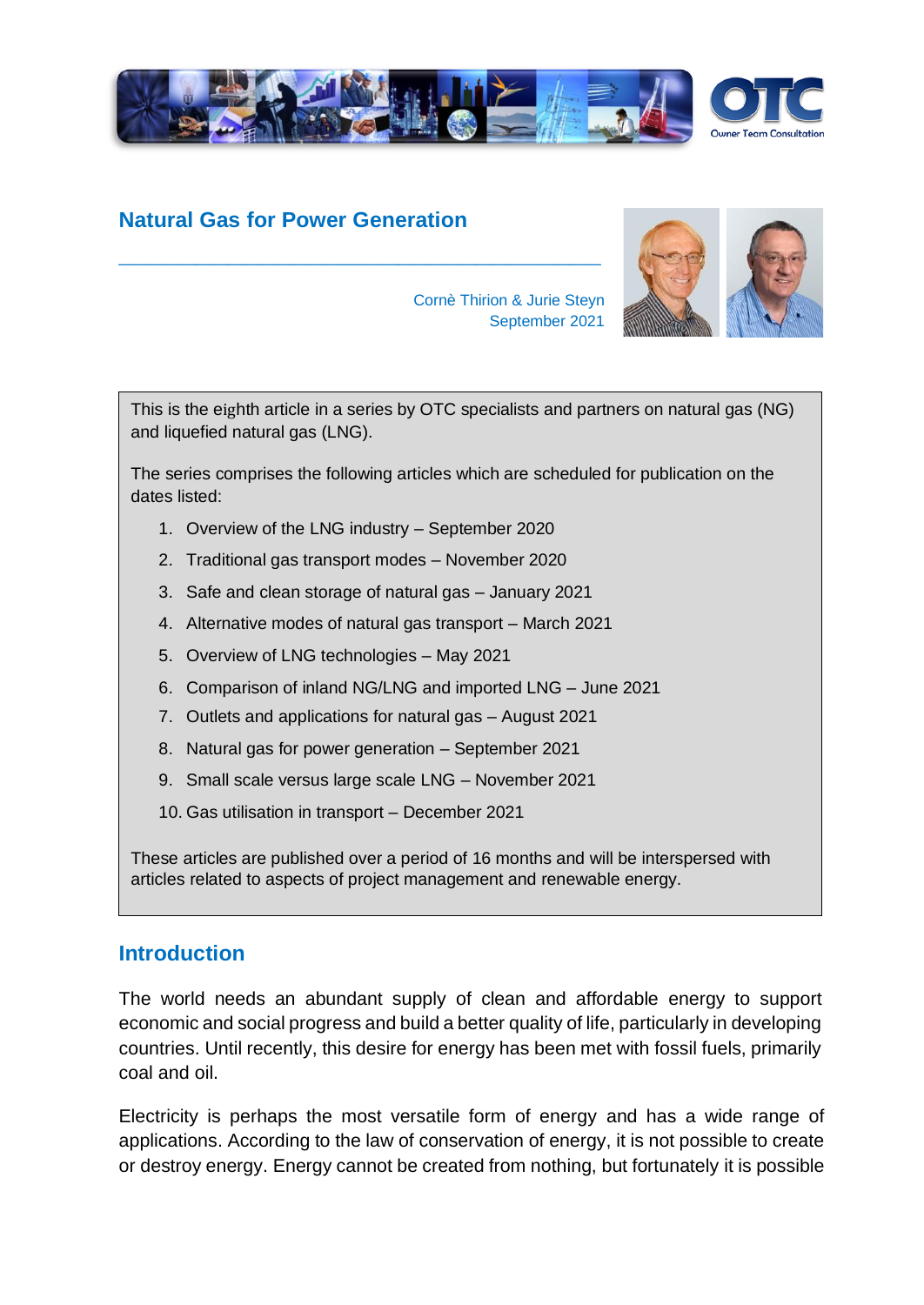to convert energy from one form to another. Electrical energy can be obtained from hydrocarbon fuels like coal, oil and gas, and primary energy flows like solar energy, wind energy and geothermal energy. The use of natural gas in the power sector is expected to increase over the next 20 years as it gains share from coal but falls back by 2050 as the use of renewables accelerate. Electrical energy is easy to transport, can be used to generate heat, power electrical motors to produce mechanical energy, and power electronic devices.

In the seventh article in this series, Steyn (2021) discussed outlets and applications for natural gas, including power generation. In this article, we describe the basics of electric power generation in more detail and focus on the different options for generating power from natural gas.

# **Basics of power generation**

### **Opening remarks**

Although sources such as electric batteries can supply electric power, it is mostly produced by electric generators in power stations. The electric power system, often referred to as the electric power grid, is made up of electricity generation, transmission, and distribution. We briefly discuss power generators and primary drivers, and then consider options for natural gas power generation.

#### **Power generators**

In 1831, the physicist Michael Faraday discovered that when a magnet is moved inside a coil of wire, an electromotive force is induced which causes electrons to flow inside the wire, generating an electric energy (Beck, 2018). A generator is any machine that converts mechanical energy to electric current. For a generator to convert mechanical energy into electrical energy, three conditions must exist for electromagnetic induction to take place:

- There must be a magnetic field present.
- There must be an electric conductor adjacent to the magnetic field.
- There must be relative motion between the magnetic field and the conductor.

Most generators used in power stations are alternating current (AC) machines or more specifically three phase rotating field synchronous AC generators, also known as alternators. A synchronous generator delivers AC electrical power at a particular voltage, frequency, and power factor. Each generator is coupled to a primary driver (i.e., turbine or engine) and converts the mechanical energy of the driver into electrical energy. In this case, in its simplest form, the magnetic field is provided by a permanent magnet (or electromagnet) which is rotated within a fixed wire loop or coil in the stator. The moving magnetic field due to the rotating magnet of the rotor will then cause a sinusoidal current to flow in the fixed stator coil as the field moves past the stator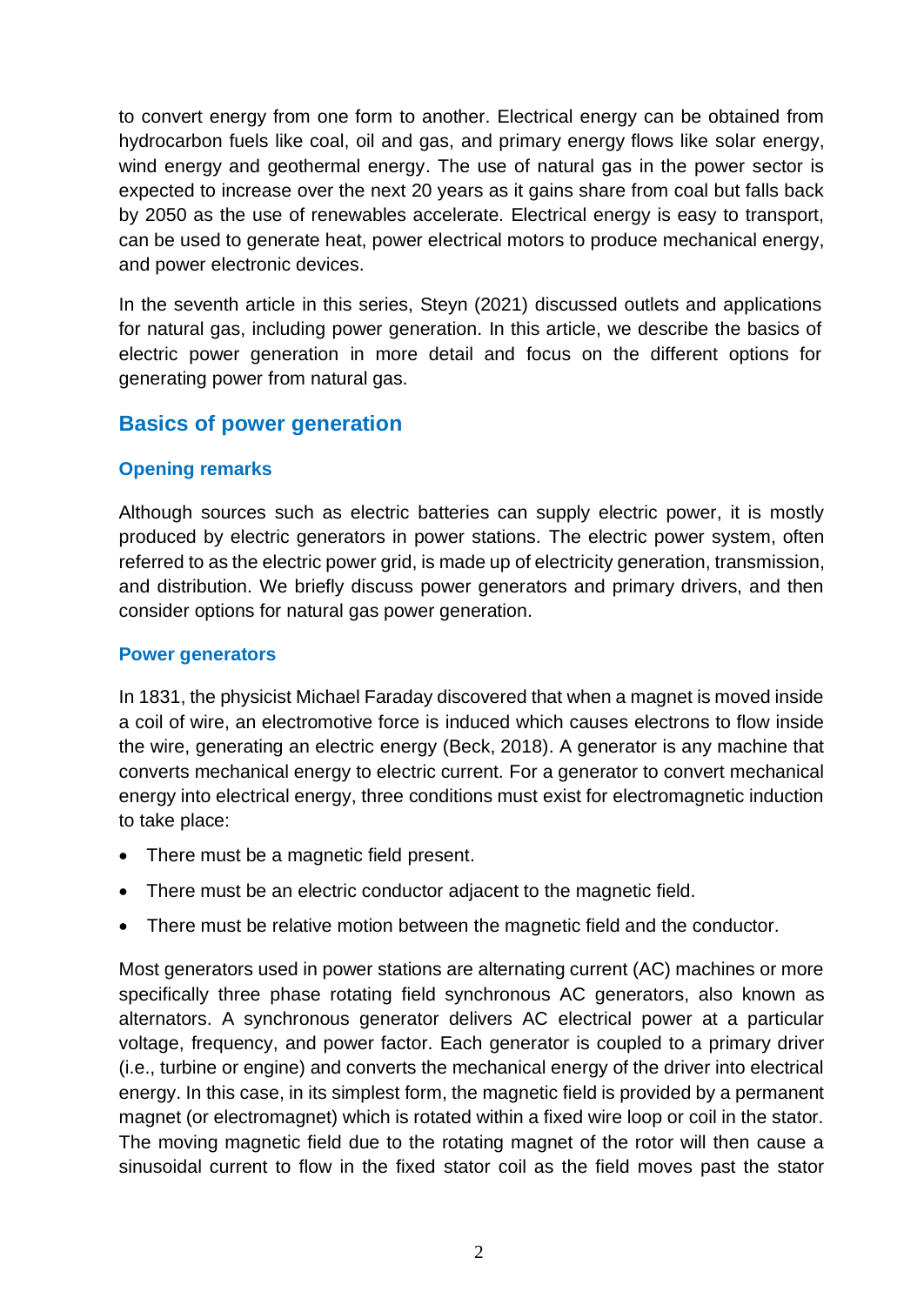windings (conductors). If the rotor field is provided by an electromagnet, it will need direct current excitation. If instead of a single coil in the stator, three independent stator coils or windings, spaced 120˚ apart around the periphery of the machine, are used, then the output of these windings can be interconnected and utilised in a three-phase system, or utilised as three independent single-phase systems. The generated electrical voltage is then stepped up with a transformer and then transmitted to where it is required.

Generator efficiency is the ratio of the electrical power output to the mechanical power input. The efficiency of a very large generator can be as high as 98% or 99% but for a 1 000MW generator, an efficiency loss of just 1% means 10MW of losses must be dissipated, mostly in the form of heat. To avoid overheating, special cooling precautions must be taken and two forms of cooling are usually employed simultaneously. Cooling water is circulated through copper bars in the stator windings and hydrogen is passed through the generator casing. Hydrogen has a thermal capacity 10 times that of air, giving it superior heat removal capability.

Electric grids in the world are either 60Hz (e.g., in the USA) or 50Hz (e.g., in Europe and South Africa). When a two-pole generator is synchronized to the grid, it runs either at 3 600 rpm (for a 60Hz grid) or at 3 000 rpm (for 50 Hz).

### **Primary drivers**

Primary drivers provide mechanical energy to the generators which is the converted into electrical energy. For power generation from natural gas, primary drivers comprise turbines and gas-fired reciprocating engines. A cutaway of a Siemens industrial gas turbine is shown in Figure 1.



**Figure 1: Cutaway of a Siemens 593MW gas turbine** (Siemens, 2021)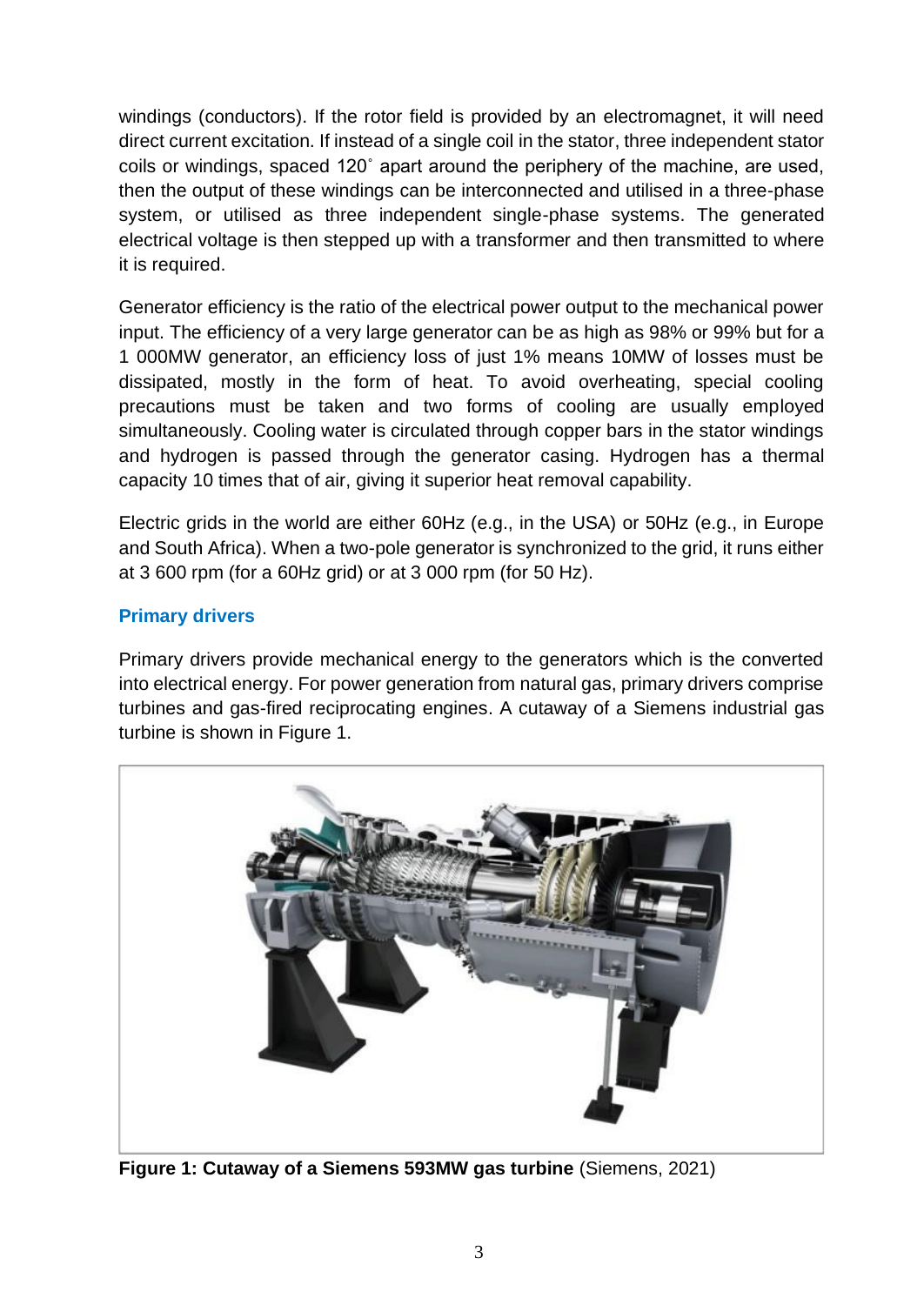Turbines are used to convert the energy in a flowing fluid into mechanical energy using rotor mechanisms. Gas turbines and steam turbines are thermal turbo machinery, where the work is generated from the enthalpy change of the working fluid as it passes through the turbine. Steam turbines are a mature technology and have been used since the 1880s for power generation. Steam turbines use high pressure steam from a boiler as the working fluid. Superheated steam entering the turbine loses its pressure (enthalpy) moving through the blades of the rotors, and the rotors move the shaft to which they are connected.

Gas turbines are internal combustion engines, using air as the working fluid. The thermodynamic operation of the gas turbine is ideally modelled by the Brayton cycle. Air from the inlet is first compressed using an axial compressor, which performs the exact opposite of a simple turbine. The pressurised air is then directed through a diffuser stage, in which the air loses its velocity, but increases the temperature and the pressure further. In the next stage, air enters the combustion chamber, is mixed with natural gas, and is ignited. As a result of the combustion, the temperature and pressure of the resulting fluid rise to an incredibly high level. This fluid then passes through the turbine section and produces rotational motion to the shaft.

Gas-fired engines are simply reciprocating internal combustion engines designed to run on natural gas and which produce rotational motion.

### **Options for natural gas**

The different options for generating power from natural gas all deal with how the chemical energy of the gas is converted to mechanical rotational energy to drive the generator, as shown in Figure 2. Although there are many different types of generators for different applications, we will not elaborate on power generators, transformers, transmission, and distribution.



**Figure 2: Options for power generation from natural gas**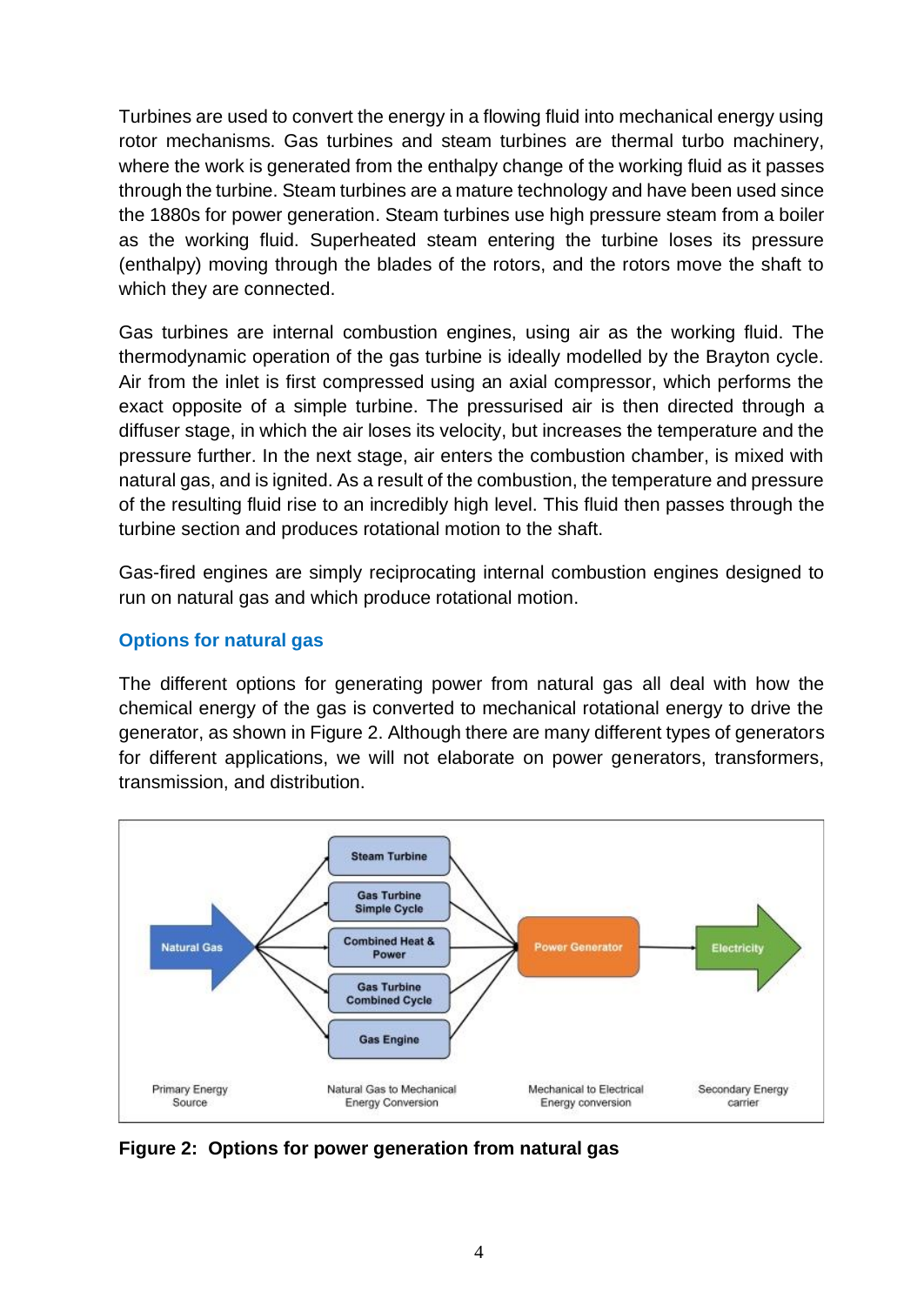Each of the options for power generation from natural gas is discussed in more detail in the sections that follow.

# **Steam turbine power plants**

### **Opening remarks**

Coal-fired steam turbine or thermal power plants make up most of the power generating facilities in the world. thermal power plants. Electricity demand varies greatly by season and time of day. Because thermal power plants can readily adapt to changes in demand, it plays a central role in maintaining the baseload power supply.

Apart from coal, any other hydrocarbon fuels like oil or natural gas can be used to generate steam for a thermal power plant. Alternatively, nuclear- and geothermal energy can also be used for steam generation.

# **Technology**

In steam turbine power plants, the thermal energy obtained from the fuel source is used to convert water to superheated steam. The steam is used to drive a steam turbine where the thermal energy is converted to mechanical rotational energy. The turbine is connected to a generator where the mechanical energy is converted to electrical energy. A simplified flow diagram of a steam turbine power plant is shown in Figure 3.



**Figure 3: Steam turbine power plant**

The pressure and temperature of the steam falls to a lower value and it expands in volume as it passes through the turbine. Depending on the design, the lower pressure steam can be fed to further steam turbines on the same shaft to generate more power. The example shown in Figure 3 has a high pressure (HP) and a medium pressure (MP) turbine.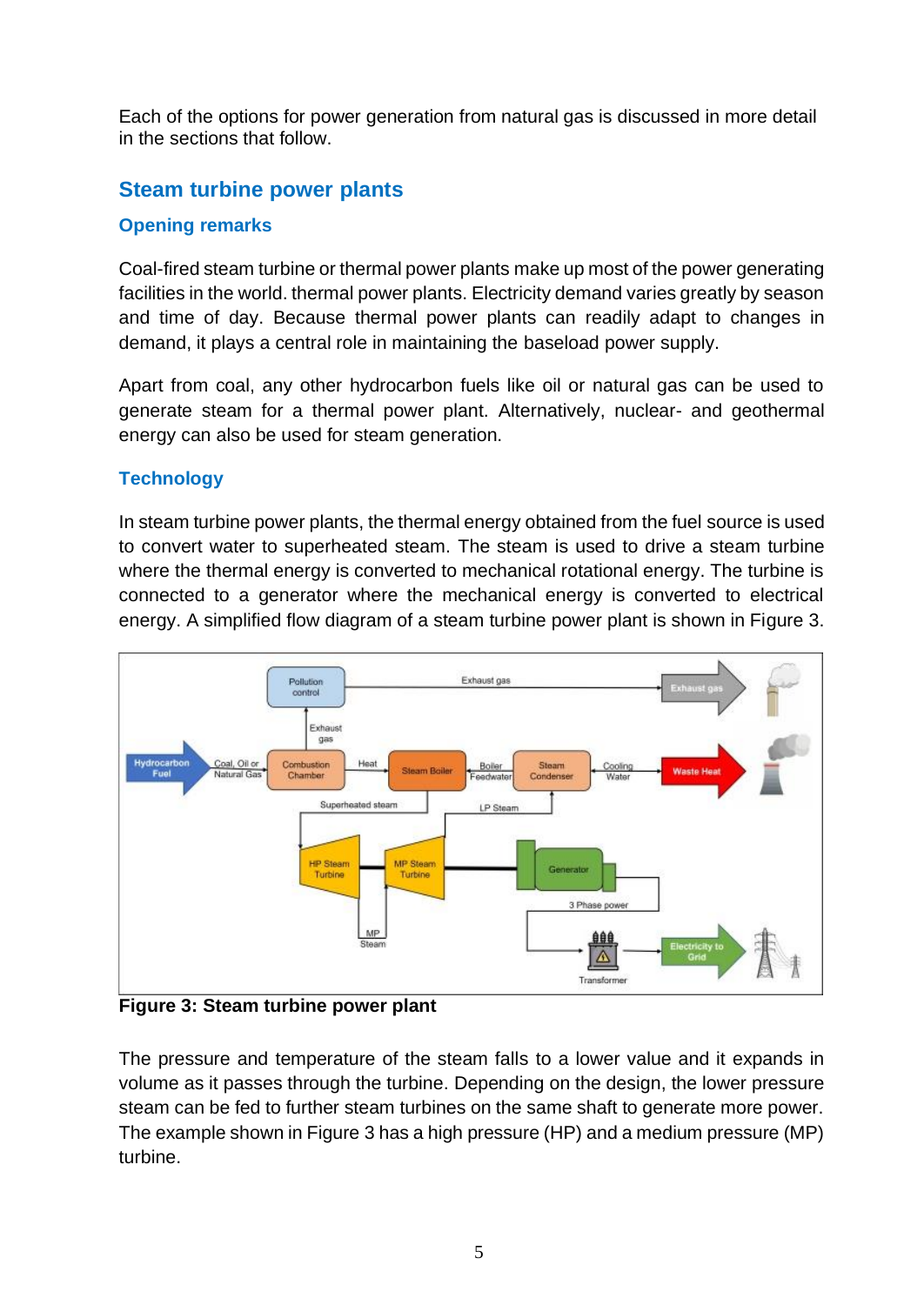The expanded low-pressure steam from the final turbine stage is exhausted in the condenser where cooling water is used to condense the steam into water for reuse in the boiler. A boiler feedwater plant is required to supply make up water for steam and condensate lost in the process.

#### **Process efficiency**

Considering that three conversion processes, thermal, mechanical, and electrical, are used to extract the energy from fossil fuels, the overall efficiency of a modern hydrocarbon fuelled electrical power generating plant will be about 40% (Lawson, 2020a). This means that 60% of the energy input to the system is wasted. Efficiencies may be <30% in some older plants. Actual efficiencies obtained depend on the fuels used and the technical sophistication of the generating plant and processes.

#### **Applications**

Steam turbine power plants produce electrical power for the power grid. Apart from hydrocarbon fuels, other heat sources can also be used to generate steam, i.e., nuclear power, geothermal power, and waste heat from industrial processes.

No new facilities will be built using only natural gas as fuel solely for the purpose of power generation. Better efficiencies can be had by opting for a natural gas-fuelled gas turbine power plant. Natural gas can be used as a fuel in existing steam turbine power plants as a replacement for coal.

# **Gas Turbine Simple Cycle power plants**

### **Opening remarks**

Gas turbine simple cycle power plants are significantly simpler than steam turbine power plants. This is because it does not have the extra equipment (boiler, steam drum, superheater, etc.) or complexity of a steam turbine.

A gas turbine simple cycle power plants comprises an integrated air compressor, combustion chamber, and turbine (together called a gas turbine) and a generator.

### **Technology**

Air is taken from the surroundings, compressed, and fed into the combustion chamber where natural gas is introduced, and the mixture is ignited. The combustion process instantly creates very high pressure and temperature gases. These gases then expand through the turbine section and produce rotational motion (mechanical energy) to the shaft.

With power generation, the gas turbine shaft is coupled to the generator shaft, either directly, with a clutch mechanism, or via a gearbox. A flow diagram of a gas turbine power plant is shown in Figure 4.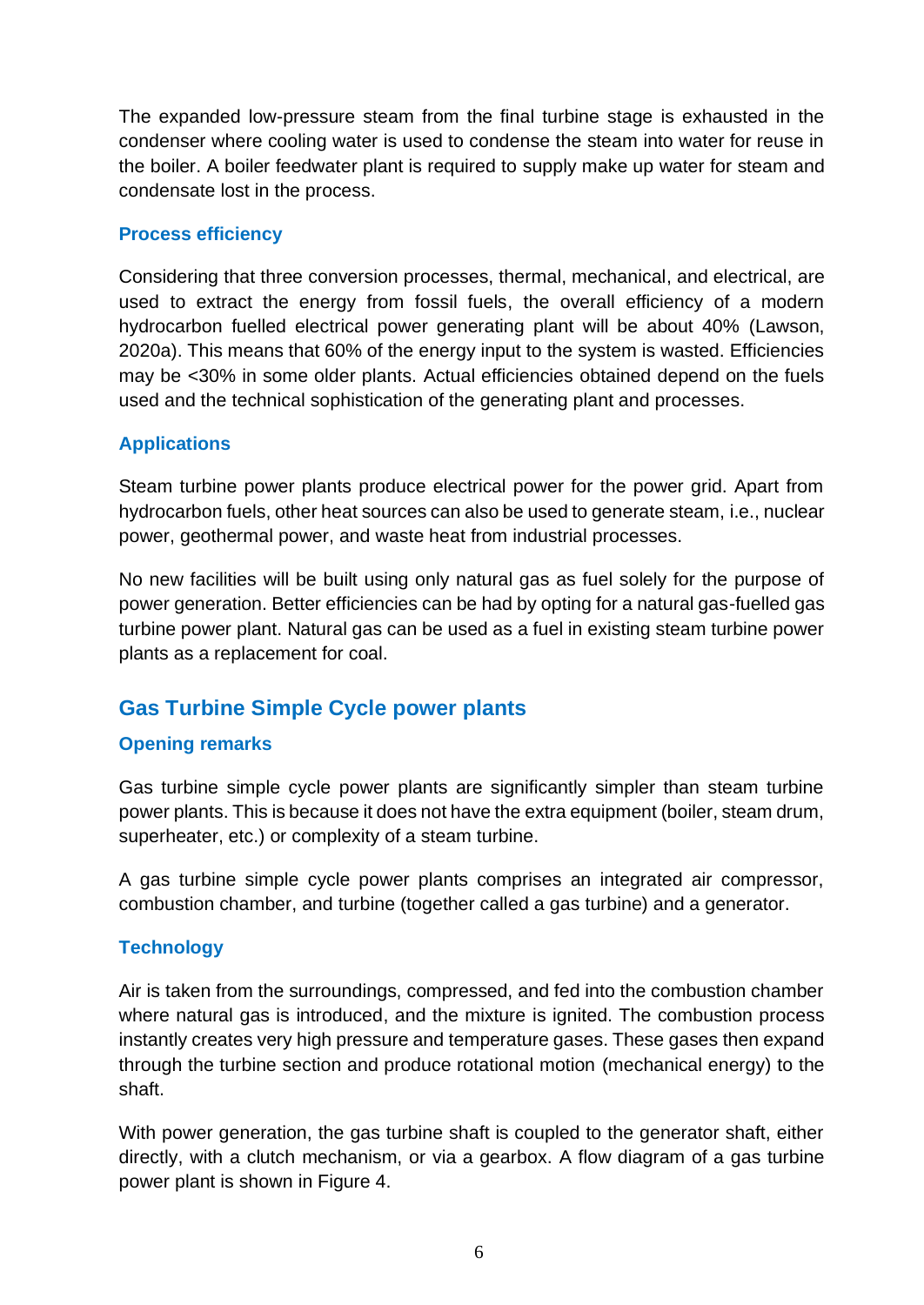

**Figure 4: Gas turbine simple cycle power plant**

Most of the energy of the natural gas is lost as waste heat in the exhaust gas in a simple cycle power plant. This is not ideal for a baseload power plant.

#### **Process efficiency**

Simple cycle plants have great operational flexibility which means they can be started up quickly. However, this comes at a lower efficiency compared to combined cycle plants, as they make less use of the energy in the fuel they are using. The thermodynamic efficiency of these plants is around 33%.

#### **Applications**

Gas turbine simple cycle plants are primarily used to provide peak power during periods of very high demand because of their ability to quickly respond to demand fluctuations.

### **Combined heat and power plants**

#### **Opening remarks**

Combined heat and power (CHP) plants simultaneous generate usable heat and electric power in a single process. Heat is captured to heat homes or for use in industrial applications. CHP plants enable better overall utilisation of the heat energy supplied to the system. CHP plants are also referred to as cogeneration plants.

### **Technology**

CHP configurations use backpressure steam turbines to generate power and thermal energy. Backpressure steam turbines produce low pressure steam. A typical CHP installation is shown in Figure 5. After the thermal energy in the low pressure steam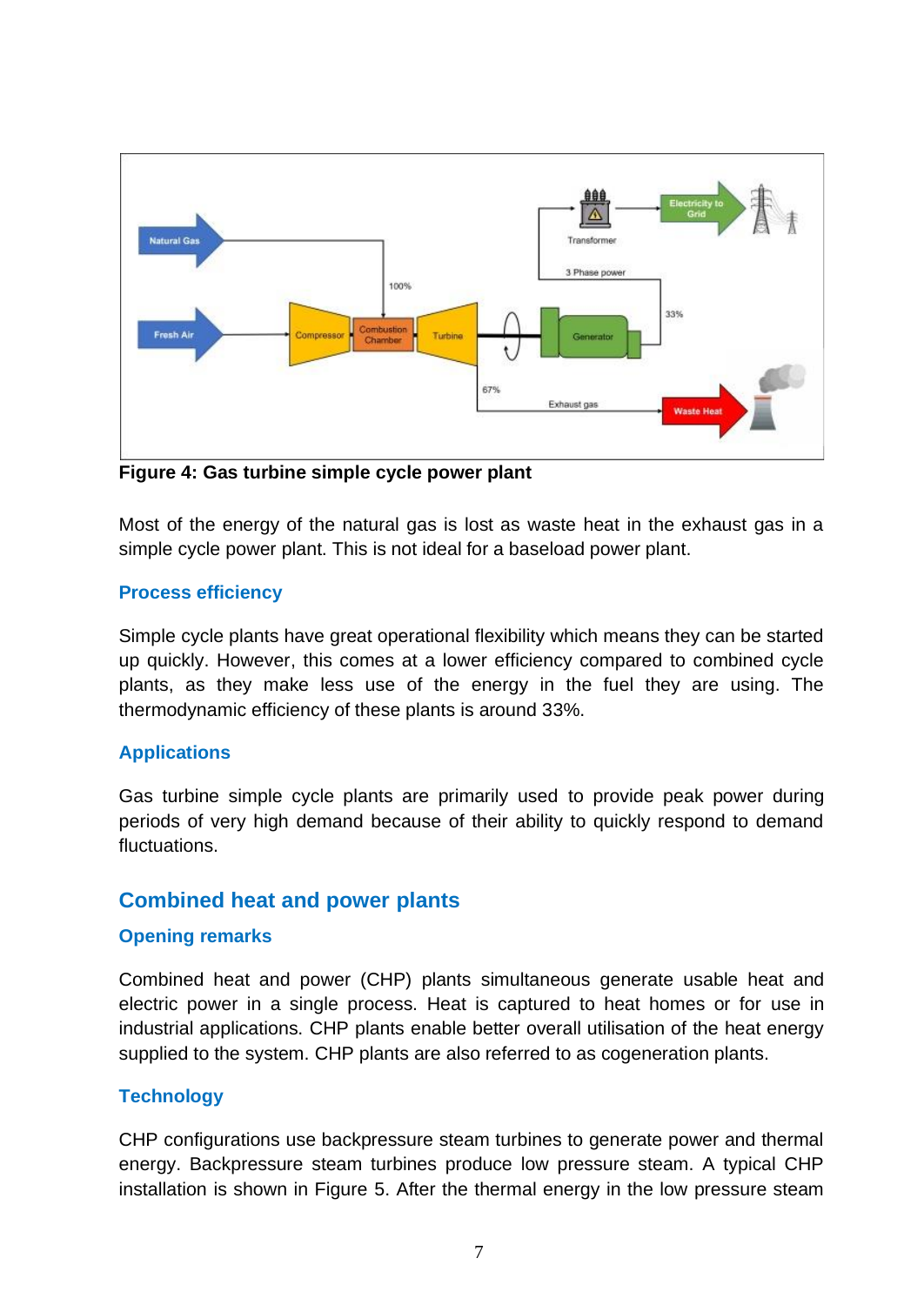has been consumed, the resulting condensate is returned to the steam boiler to generate more steam. Heat from the exhaust gases from the combustion chamber can also be used to heat the steam in the low pressure steam drum.



**Figure 5: CHP power plants**

The primary objective of most steam turbine CHP systems is to deliver relatively large amounts of thermal energy, with electricity being generated as a by-product of heat generation.

According to Lawson (2020b), small-scale or micro-CHP installations are now becoming available for domestic use. The standard domestic heating boiler is replaced by a heating unit which also provides the heat to power a Stirling engine, which in turn drives an electrical generator. The Stirling engine is an external combustion engine and works on the principle that gases expand when heated and contract when cooled.

# **Process efficiency**

Efficiency figures for CHP installations are not comparable to that of other power generation configurations because of the heat energy being used for other purposes than power generation. Overall thermal efficiencies up to about 60% are possible.

Practical Stirling engines with efficiencies of 50% have been produced. This is double the typical efficiency of an internal combustion engine which has greater pumping and air flow losses in the engine and heat losses through the exhaust gases and cooling system (Lawson, 2020b).

# **Applications**

CHP installations are typically much smaller than what is found in power stations tied to the grid and are owned and operated by individual commercial or industrial users. The difficulty of finding a practical use for the surplus heat sets a limit to the size of these systems.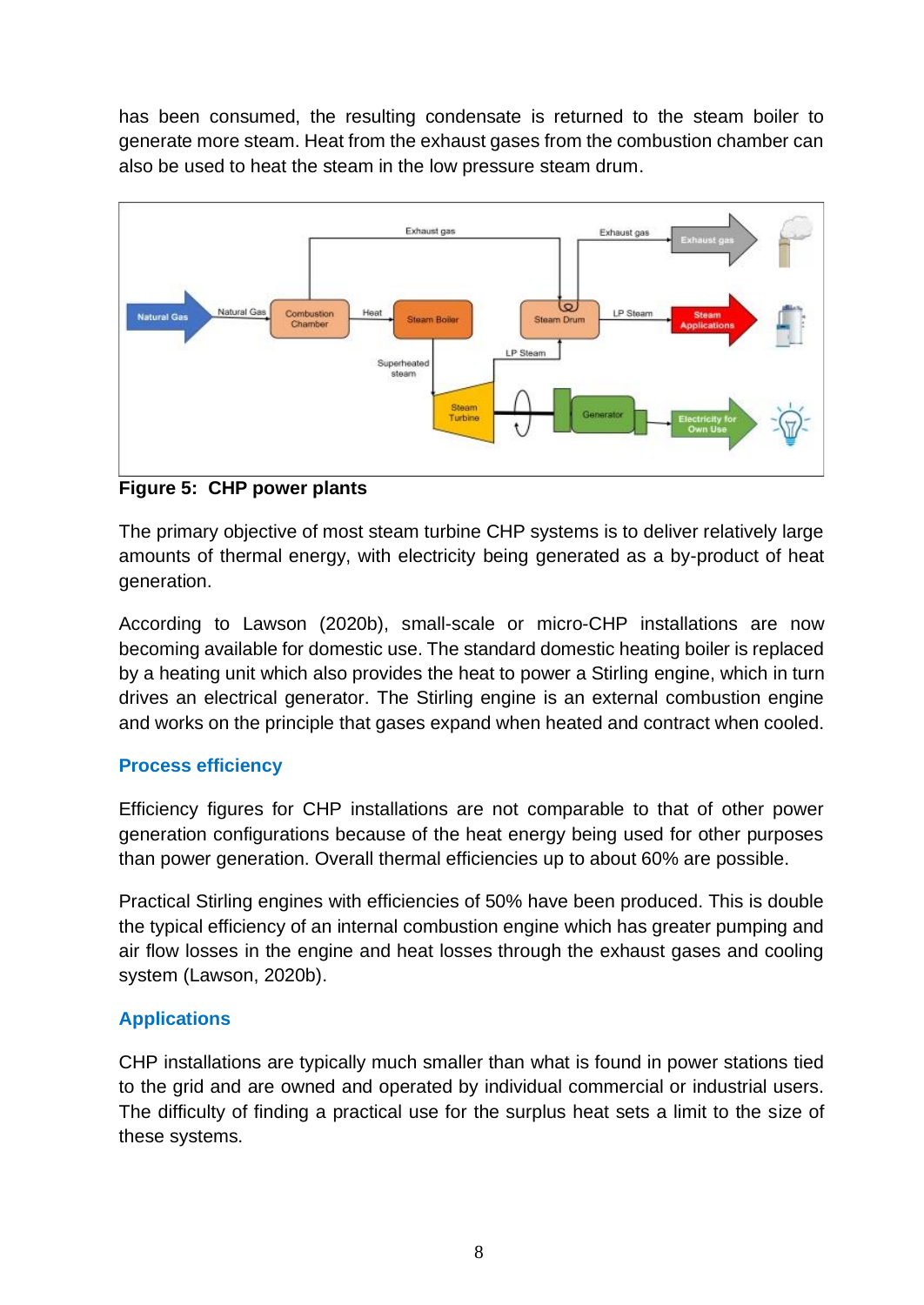Stirling engine generators with electrical power outputs between 1 kW and 10 kW are available for domestic applications.

# **Gas turbine combined cycle power plants**

### **Opening remarks**

Exhaust gases are discharged to the atmosphere in the gas turbine simple cycle units. In combined cycle power plants, the exhaust gases are used to generate steam in a heat-recovery steam generator (HRSG) before being discharged.

The amount of generating capacity from natural gas-fired combined cycle plants has grown steadily over time, and in 2018, surpassed coal-fired plants as the technology with the most electricity generating capacity in the United States. As of January 2019, U.S. generating capacity at gas-fired combined cycle power plants totalled 264GW, compared with 243GW at coal-fired power plants (EIA, 2019a).

### **Technology**

The first part of a gas-fired combined cycle power plant operates exactly like the gas turbine simple cycle plant described above. However, instead of exhaust gases being discharged to the atmosphere, the exhaust gases are used to generate steam in a HRSG before being discharged. The steam so generated is used to power a steam turbine and drive a second generator to generate more electric power. A simplified flow scheme for a gas-fired combined cycle power plant is shown in Figure 6.



**Figure 6: Gas turbine combined cycle power plants**

Typically, the hot exhaust gases from several gas turbines will be used to generate steam for a single steam turbine. An alternative arrangement also exists where the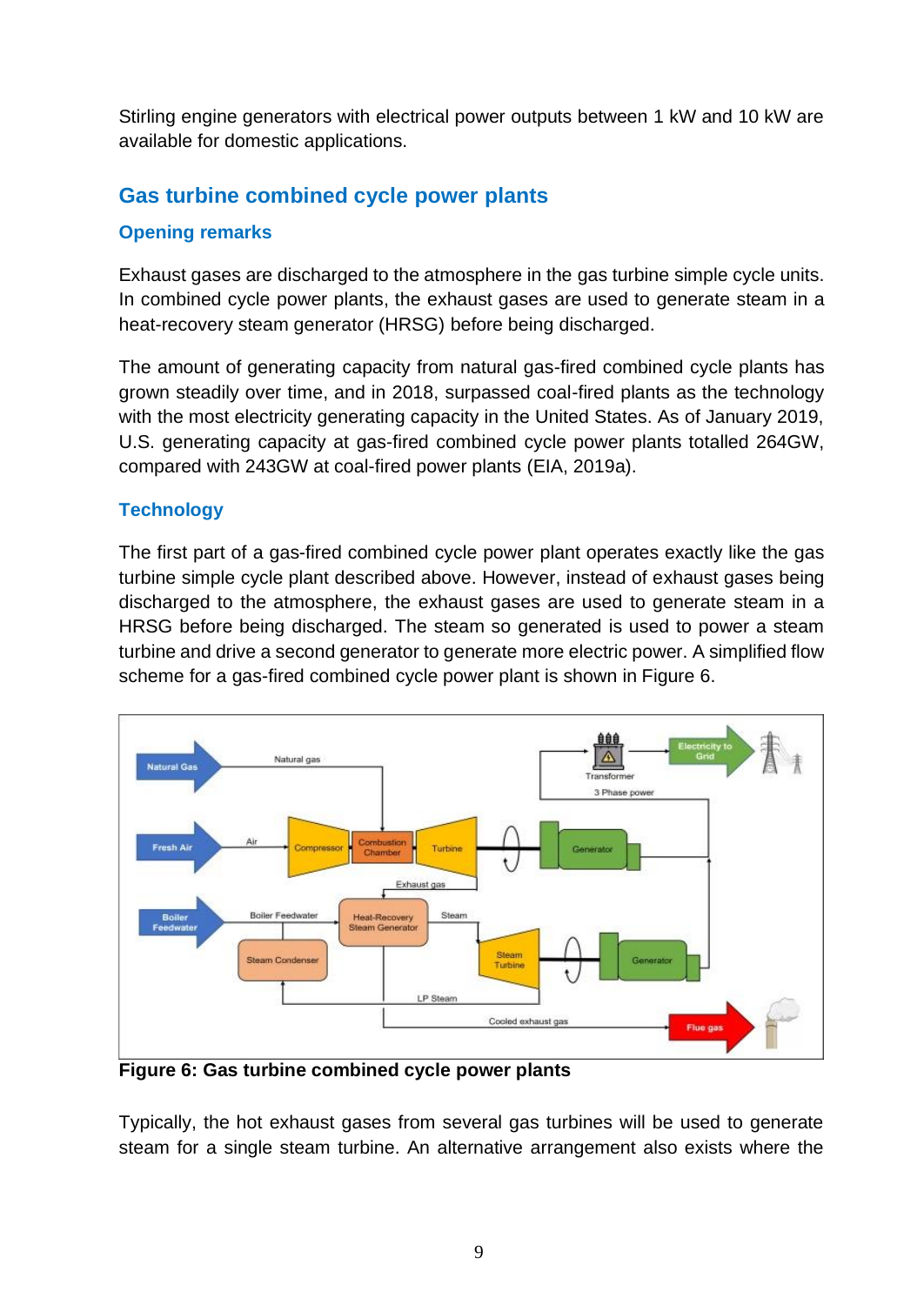steam turbine is mounted on the same shaft as the gas turbine to add additional mechanical energy to drive a single generator.

### **Process efficiency**

Siemens (2021) maintain that the efficiency of their SGT5-9000HL 593 MW gas turbine based combined cycle plants can be as high as 64%. General Electric (2021a) also claim the same efficiency of their 9HA gas 571 MW turbine in combined cycle mode.

### **Applications**

Gas turbine combined cycle plants are not as quick to start as simple cycle plants because of the increased complexity. However, it can nevertheless be put on load in a very short time. Gas turbine combined cycle plants are used as peak load, base lead as well as standby plants.

# **Gas engine power plants**

#### **Opening remarks**

Beside gas turbines, another way of utilising natural gas to generate electricity is by using gas-fired internal combustion engines. When used to drive a generator, natural gas engines are efficient and clean and have become popular for small-scale distributed power generation applications. Internal combustion engines present an efficient means of converting gaseous or liquid fuels into mechanical and electrical energy.

### **Technology**

Gas engine power plants are available in standardised designs comprising the gasfired internal combustion engine and the generator unit. Engines used are typically spark-ignition engines. A flow scheme for a gas-fired internal combustion engine power plant is shown in Figure 7.



**Figure 7: Gas engine power plants**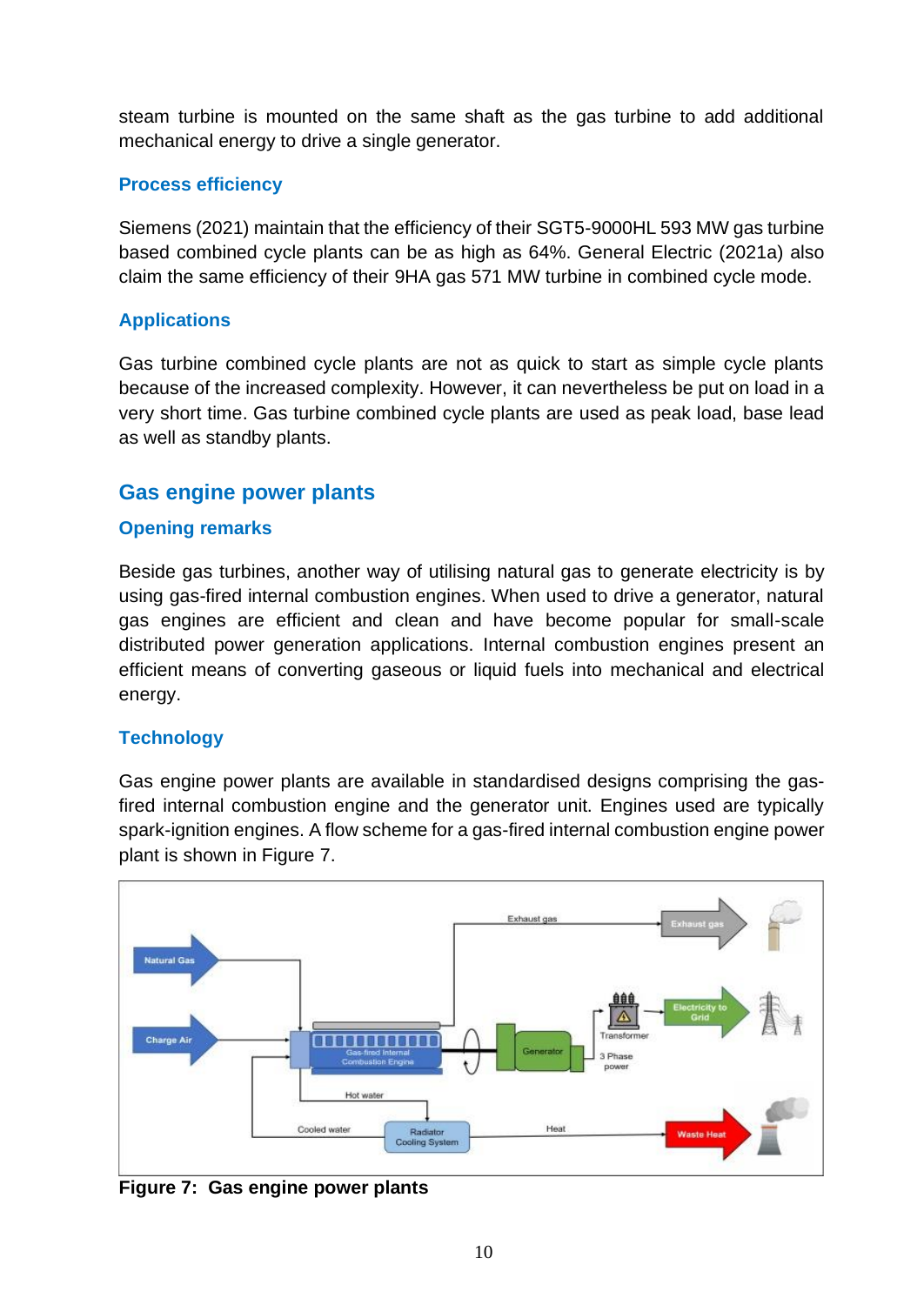To reduce engine emissions during combustion of natural gas, the combustion temperature is deliberately kept low by introducing more oxygen than is required for complete combustion of the fuel, even though this reduces the efficiency that a reciprocating engine can achieve significantly. Such engines are described as leanburn engines and can operate with an air to fuel ratio of between 20:1 and 50:1.

The greater proportion of air to fuel lowers the overall combustion temperature which reduces the production of nitrogen oxides from nitrogen in air. More air also provides the conditions for much more complete combustion of the fuel, resulting in reduced carbon monoxide and unburnt hydrocarbons in the exhaust gases.

### **Process efficiency**

Suppliers of gas engine power plants, or generating sets, claim electrical efficiencies of between 48% and 51%, although with lean-burn engines will struggle to meet these high efficiencies in normal operation. With heat recovery from the hot exhaust gases when used in combined cycle mode, this can be pushed up further. High efficiency translates into considerable savings in fuel costs compared to other technologies.

Gas engine power plants can achieve a plant availability of up to 95% and a warm start up time of two minutes.

### **Applications**

Wärtsilä, Jenbacher, Cummins, and Caterpillar, to name a few, provide natural gasbased power generation solutions for baseload, peaking and standby operations. Wärtsilä's gas and multi-fuel power plants are typically based on modular 4MW to 19MW internal combustion engine units. Jenbacher generating sets start at 250kW and go up to 10MW electrical power output. Units from Cummins deliver between 13,5kW and 3 400MW and Caterpillar has a range of 45kW to 10 900MW.

Reciprocating internal combustion engines are now becoming increasingly popular for larger utility-scale power generation applications, especially in areas with high levels of electricity generation from intermittent sources such as wind and solar (EIA, 2019b).

# **Environmental impacts**

Great progress has been made in reducing the environmental impact of coal-fired power stations, especially for pollutants like carbon monoxide, lead, sulphur dioxide  $(SO<sub>2</sub>)$ , nitrogen oxides  $(NO<sub>x</sub>)$ , ground-level ozone and particulate matter. A new pulverized coal-fired power plant can reduce the emission of  $NO_x$  by 83%,  $SO_2$  by 98% and particulate matter by 99,8%, as compared with a similar plant having no pollution controls (Institute for Energy Research, 2017). However, coal remains the dirtiest of the fossil fuels and finance for future coal-fired power stations will be difficult to obtain.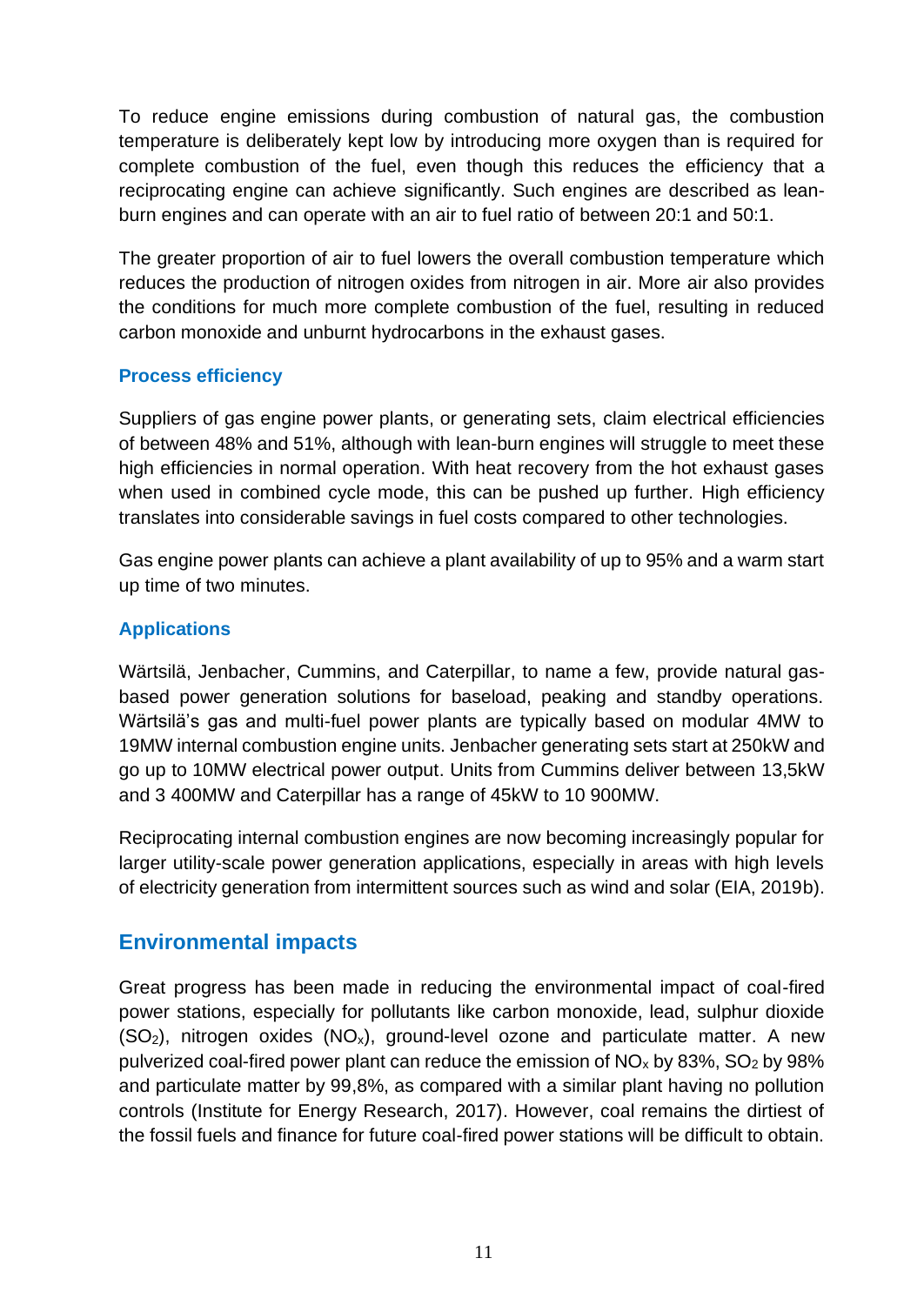Natural gas is composed almost entirely of methane and is considered the most desirable of the fossil fuels for power generation. It is substantially free of particulate matter, combustion is smokeless, and, because it is a gas, it mixes easily and intimately with air to give complete combustion. The combustion of natural gas emits almost 30% less carbon dioxide than oil, and about 45% less carbon dioxide than coal. Its combustion produces negligible amounts of sulphur, mercury, and particulates. The use of natural gas in place of coal or oil will thus contribute to reduced smog formation acid rain, decarbonisation, and lower greenhouse gas emissions. Unfortunately, methane itself is a greenhouse gas with the ability to trap heat almost 23 times more effectively than carbon dioxide.

There are various opportunities to reduce greenhouse gas emissions associated with electricity generation, transmission, and distribution. One way is to increase the efficiency of fossil-fired power plants using advanced technologies and fuel switching. For instance, convert coal-fired boilers to use natural gas and convert simple cycle gas turbine installations to combined cycle facilities. Other options include greater use of renewable energies and carbon capture and sequestration. General Electric (2021b) believes that the world is best served by accelerating renewables deployment, running existing gas plants more, and adding new gas capacity as the industry reduces coal generation. The power sector's journey to lower carbon must be characterised by rapid deployment of renewable energy resources and a rapid reduction in coal usage.

Coal-to-gas switching is a quick way to reduce emissions in many sensitive regions. In addition, the possibility of switching turbines from natural gas to hydrogen, or natural gas/hydrogen blends, when hydrogen becomes more freely available, makes the prospect of a change to natural gas-powered power generation more tenable.

# **Closing remarks**

When it comes to power generation, a switch from coal to gas represents a fast and effective win for emissions reduction in many regions around the world. In future, switching turbines from natural gas to hydrogen fuel, and/or introducing carbon capture and storage solutions, can lead to low or near zero carbon emissions. It is heartening to see that the manufacturers of gas turbines and gas engines are working on prototypes that will be able to switch over from natural gas to 100% hydrogen fuel with minimal modifications.

The competitiveness of natural gas relative to coal in power production is highly dependent on regional market conditions, particularly fuel prices. However, growth prospects for gas are affected not only by the competitiveness of gas prices, but also by recognition of the local air pollution and climate benefits of gas over coal. The introduction of carbon taxes and regulation of plant emissions could encourage coalto-gas switching.